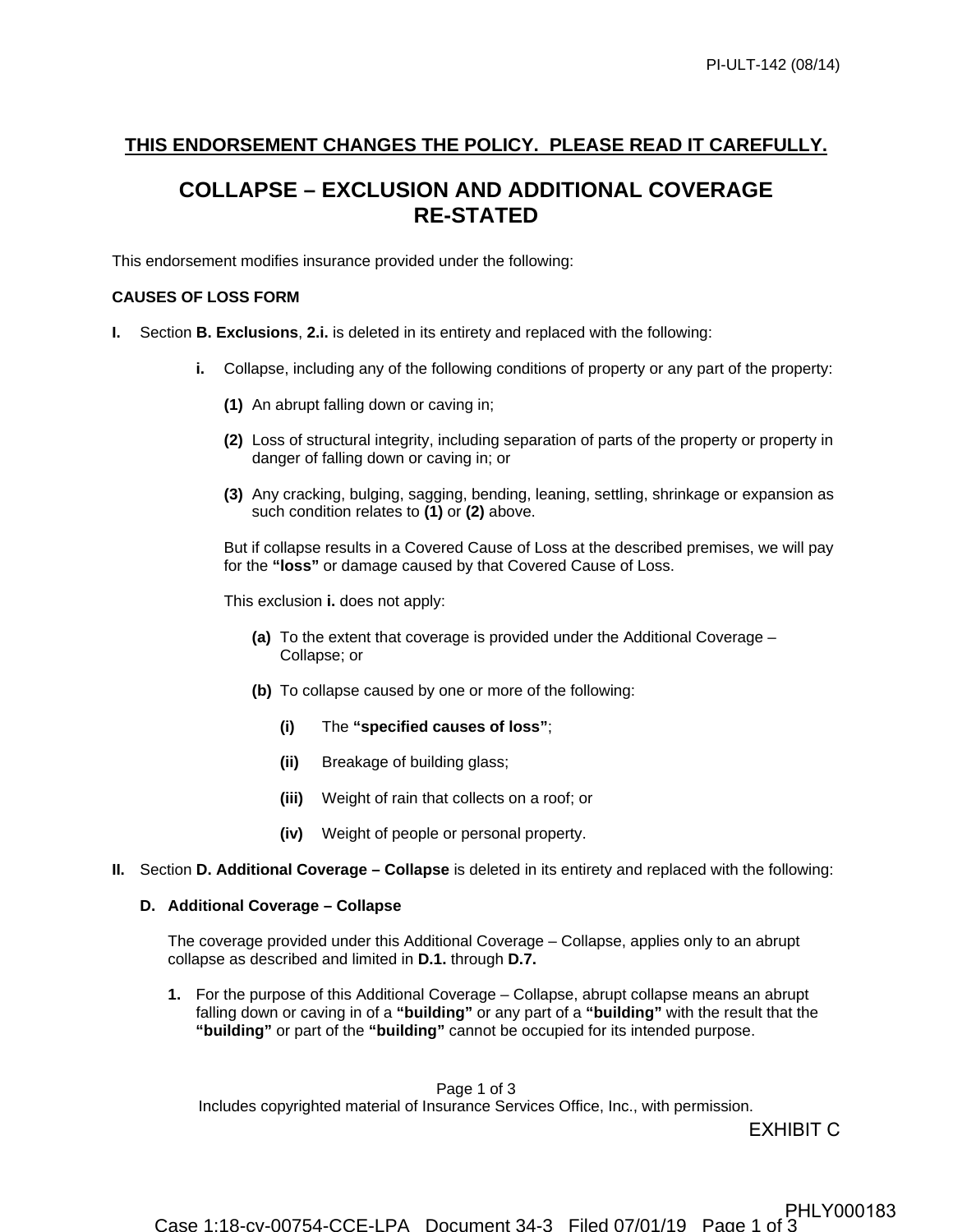- **2.** We will pay for direct physical **"loss"** or damage to Covered Property, caused by abrupt collapse of a **"building"** or any part of a **"building"** that is insured under this Coverage Form or that contains Covered Property insured under this Coverage Form, if such collapse is caused only by one or more of the following:
	- **a. "Building"** decay that is hidden from view, unless the presence of such decay is known to an insured prior to collapse;
	- **b.** Insect or vermin damage that is hidden from view, unless the presence of such damage is known to an insured prior to collapse;
	- **c.** Use of defective material or methods in construction, remodeling or renovation if the abrupt collapse occurs during the course of the construction, remodeling or renovation;
	- **d.** Use of defective material or methods in construction, remodeling or renovation if the abrupt collapse occurs after the construction, remodeling or renovation is complete, but only if the collapse is caused in part by:
		- **(1)** A cause of loss listed in **2.a.** or **2.b.**;
		- **(2)** One or more of the **"specified causes of loss"**;
		- **(3)** Breakage of **"building"** glass;
		- **(4)** Weight of people or personal property; or
		- **(5)** Weight of rain that collects on a roof.
- **3.** This Additional Coverage Collapse does not apply to:
	- **a.** A **"building"** or any part of a **"building"** that is in danger of falling down or caving in;
	- **b.** A part of a **"building"** that is standing, even if it has separated from another part of the **"building"**; or
	- **c.** A **"building"** that is standing or any part of a **"building"** that is standing, even if it shows evidence of cracking, bulging, sagging, bending, leaning, settling, shrinkage or expansion.
- **4.** With respect to the following property:
	- **a.** Outdoor radio or television antennas (including satellite dishes) and their lead-in wiring, masts or towers;
	- **b.** Awnings, gutters and downspouts;
	- **c.** Yard fixtures;
	- **d.** Outdoor swimming pools;
	- **e.** Fences;

Page 2 of 3

Includes copyrighted material of Insurance Services Office, Inc., with permission.

EXHIBIT C<br>PHLY000184

Case 1:18-cv-00754-CCE-LPA Document 34-3 Filed 07/01/19 Page 2 of 3